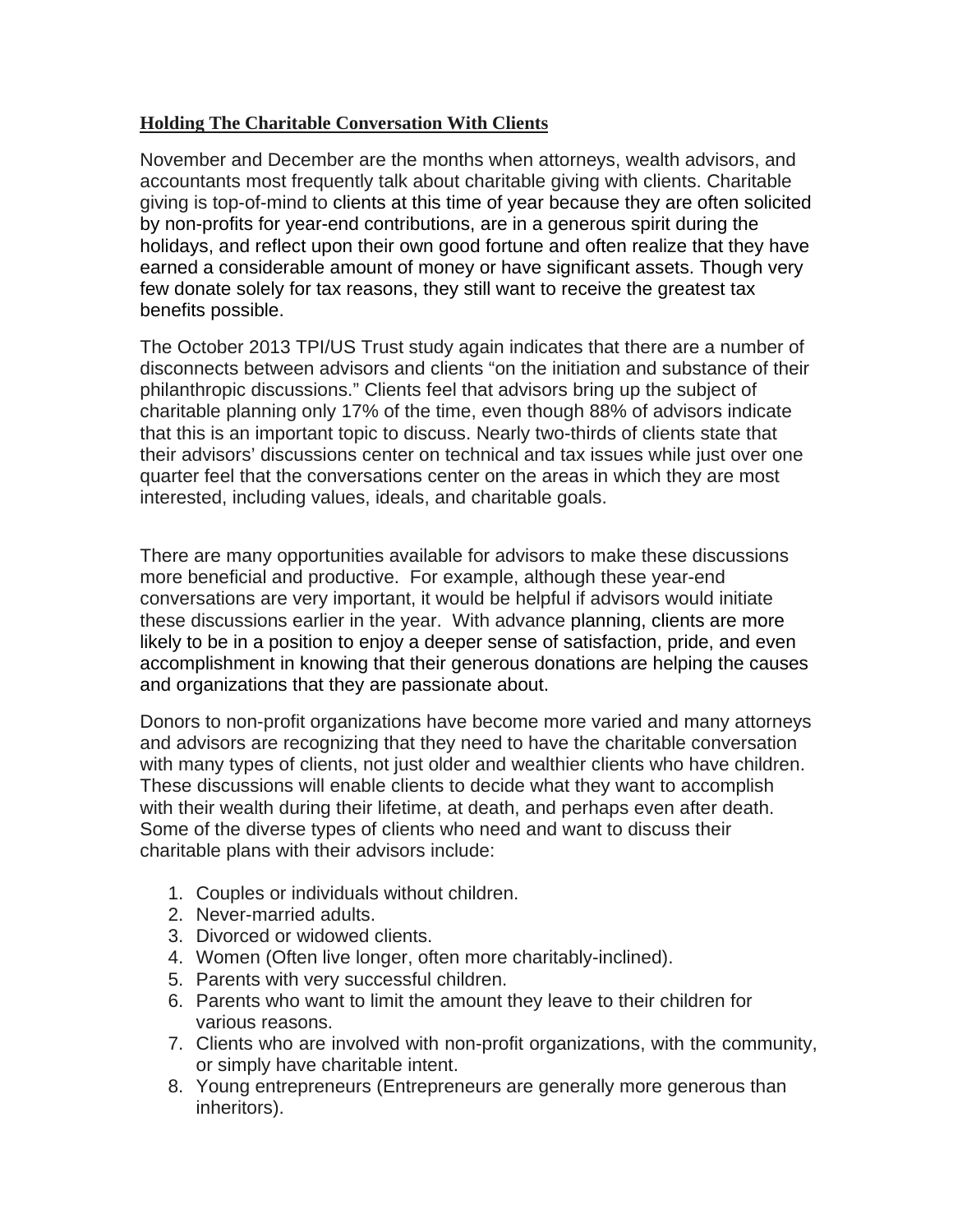- 9. Young families who want to get their children involved in philanthropy.
- 10.Clients who may sell or have sold a business, or had or anticipate a liquidity event.

Clients' goals and interests may change over time, but with the help and encouragement of their attorneys and other advisors, they can establish a path early enough so that they can be in control and make sound decisions. Sadly, there are many examples of clients who are asked to make choices too late and when their thinking is not as clear as it once was.

Proactively engaging clients in the charitable conversation should be a natural part of the dialog since over 95% of wealthy Americans are already donors to non-profit organizations. When attorneys and wealth advisors explain that this conversation will enable them to provide the best possible legal, investment, and tax advice, clients will welcome the opportunity to share their charitable plans and thoughts. Here are some of the many questions that can be asked to begin the conversation:

1. Are you currently involved with any non-profit organizations? In what capacity? As a donor, volunteer, or board member?

2. Do you typically support the same organizations every year or do these vary from year to year?

3. How do you decide which non-profits to support?

- 4. Who is involved with the decisions to give?
- 5. Do you give the same amount every year? Upon what does it depend?
- 6. Which donations have provided the greatest satisfaction or regret?
- 7. Would you prefer to give anonymously or publicly?

8. What types of assets have you used when you have donated in the past? Cash, checks, appreciated stock, other non-cash assets?

9. Do you have any charitable vehicles in place, such as a private foundation or donor advised fund?

10. Do you want to donate primarily during your lifetime, at death, or for many years after your death?

It is often easy to identify when a client needs help, such as when the client calls at the tail end of every year in a panic; gives to different organizations each year; donates vastly different amounts each year; can't keep track of receipts; repeatedly donates to the same organization at different times throughout the year; or, donates assets that are not tax-efficient. Even if these red flags are not immediately obvious, initiating the conversation will likely uncover similar client activities and opportunities where you can be of help.

There are innumerable benefits for clients when they discuss charitable planning with their advisors. Some of the many ways in which clients can benefit from talking with their attorneys and other advisors include: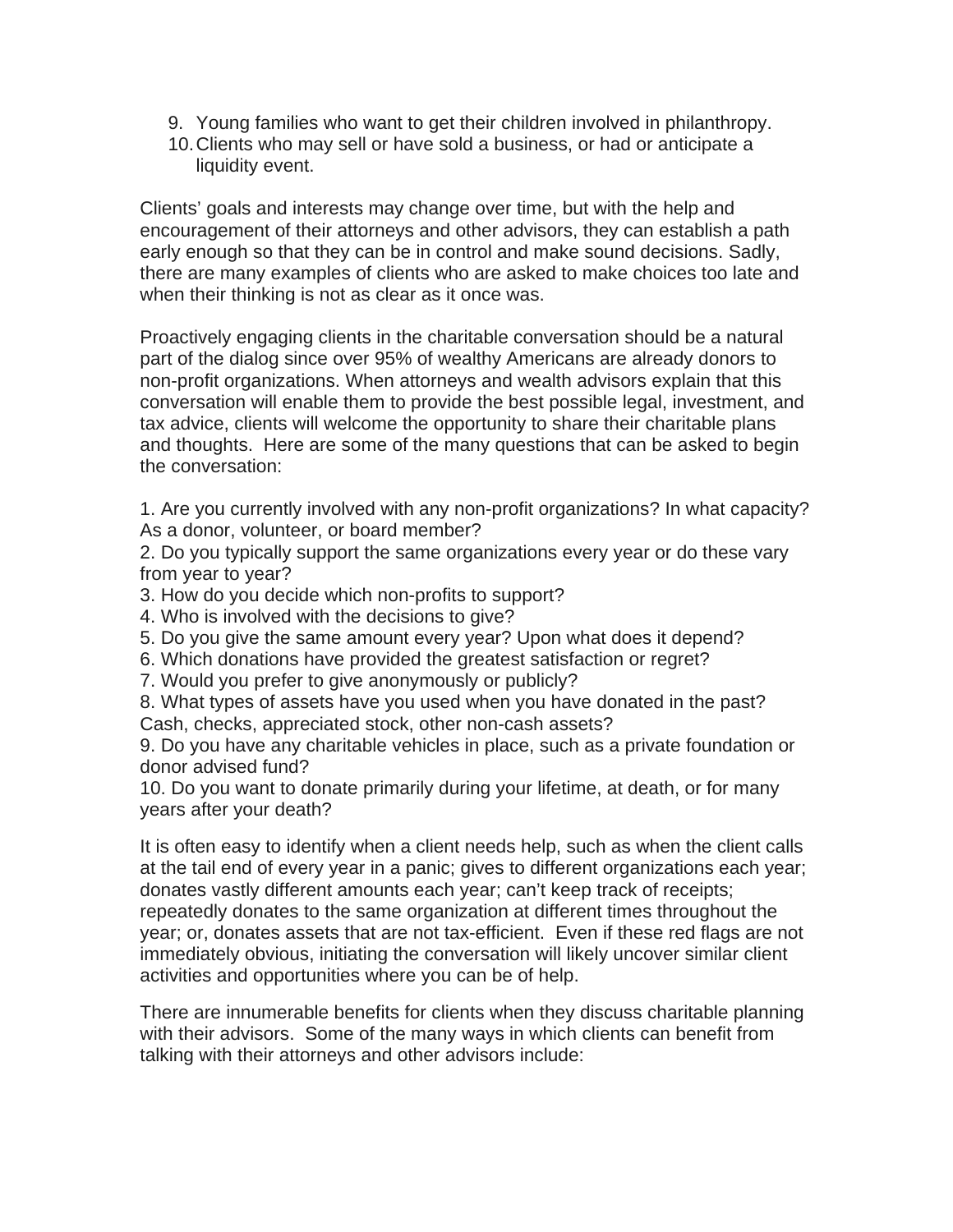- 1. Clients may be missing significant tax benefits through annual and estate giving and may not realize that other assets can be used to fund charitable donations.
- 2. Clients may be receiving poor advice from friends or other advisors and may set up inappropriate vehicles or investments.
- 3. Clients can create a legacy or strengthen families across generations and pass down values.
- 4. Clients can plan in advance while they are in control and can make wise decisions before it's too late.
- 5. Some organizations will invite and honor donors during the donor's lifetime even if donation is a planned bequest
- 6. Clients may unknowingly be donating to organizations that are not 501(c)(3)s, or may be violating certain rules and regulations.
- 7. Clients may be frustrated by recordkeeping requirements, or by frequent solicitations. Advisors and attorneys can help protect and organize them by recommending appropriate solutions, or efficient charitable vehicles.

Likewise, attorneys and wealth advisors benefit greatly from talking with their clients about their charitable thoughts:

- 1. By planning ahead, advisors can avoid the mad end-of-year rush to transfer stock to charities, create charitable vehicles, or make last-minute changes.
- 2. If this discussion does not take place, clients may make decisions that their advisor would not recommend or facilitate and may even question why their advisor did not make suggestions.
- 3. Demonstrating that the advisor wants to do what is best for the client enhances the relationship and strengthens the connection.
- 4. Creates opportunities to meet other charitably-minded friends and family members of clients.
- 5. Establishes a differentiating factor when soliciting new clients, and can help to retain existing clients and their children.
- 6. May bring in more Assets Under Management and, when appropriate, advisors can encourage clients to donate complex assets such as real estate or privately-held stock, rather than AUM.
- 7. Provides something positive to talk about instead of death/taxes/instability of the markets.
- 8. Gives advisors and attorneys another reason to meet with clients on a regular basis to review estate and charitable planning.

The upcoming holidays are an ideal time for families to discuss their charitable contributions because they will most likely be with the people who are most important to them. Families can use the following framework to begin to develop a thoughtful charitable giving strategy that can unite the family for many years to come: